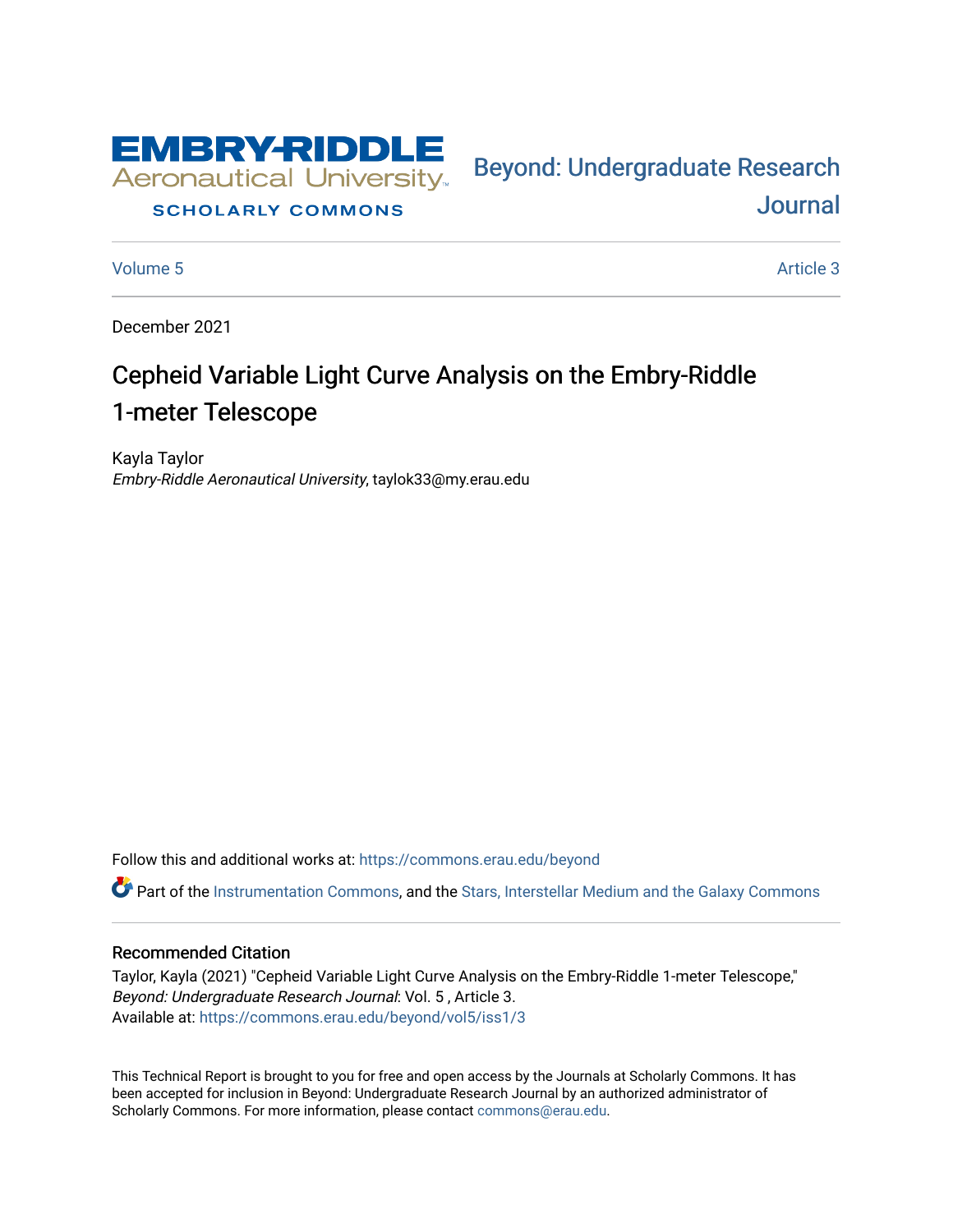# Cepheid Variable Light Curve Analysis on the Embry-Riddle 1-meter Telescope

# Cover Page Footnote

I would like to sincerely thank Dr. Ted von Hippel for his numerous suggestions on my project topics and for his willingness to meet so often regarding the final deliverable (presentation and paper) for this research. A warm thank-you must also be extended to Jack McDonald who provided MATLAB code based on his RR Lyrae research that helped me create the phase-folded figures seen in Figure 1-4.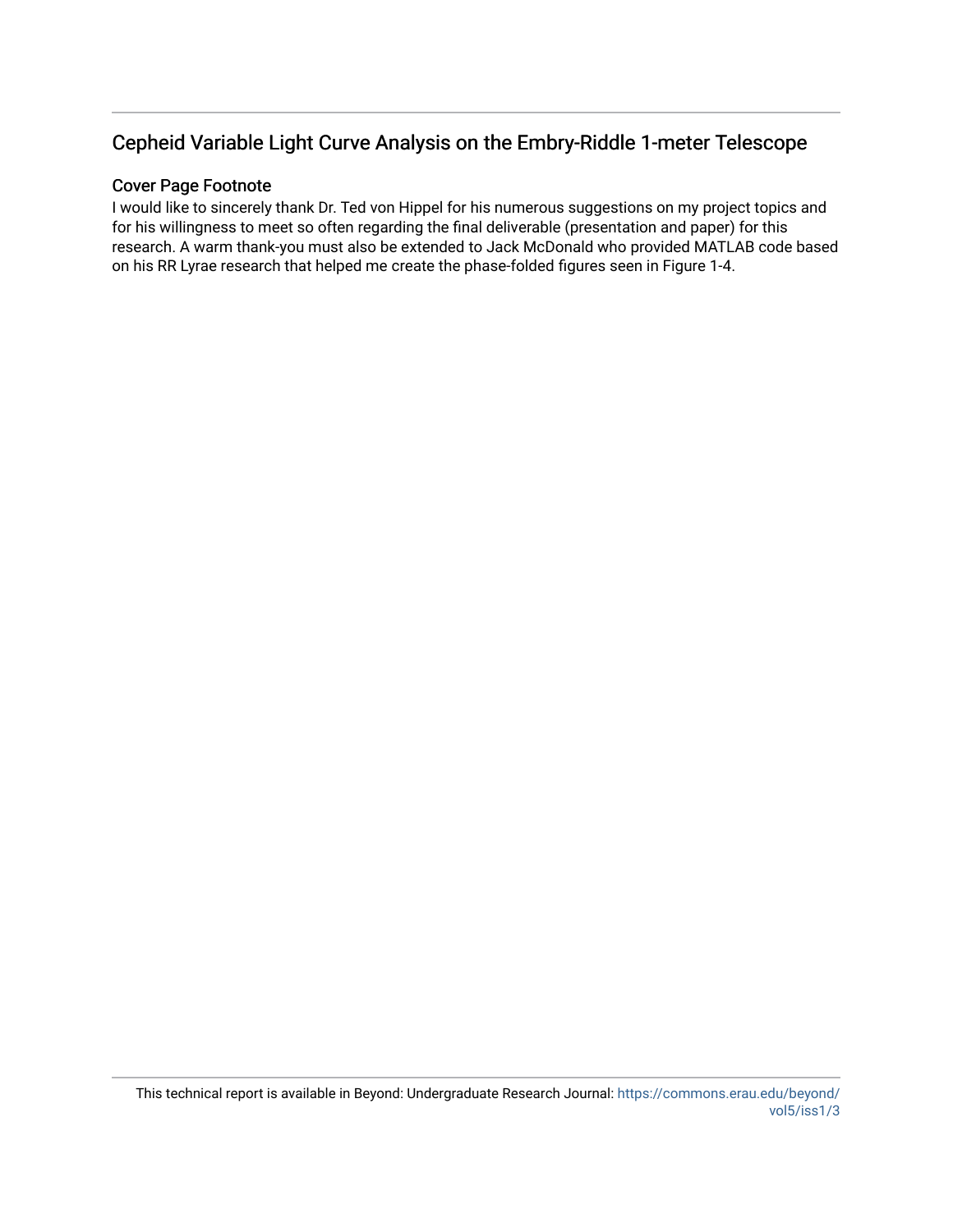# Beyond

# *Cepheid Variable Light Curve Analysis on the Embry-Riddle 1-Meter Telescope*

Kayla Taylor

# **Abstract**

This report details light curve analysis for four Cepheid variable stars (Polaris, RT Aurigae, RX Aurigae, and Zeta Geminorum) using Embry-Riddle Aeronautical University's 1-meter reflecting telescope and a SBIG-STX 16803 camera with a *g* filter. Observations were conducted once per week during the Spring 2021 semester; at least one three-hour shift was allotted per week according to the Observational Astronomy Telescope Allocation Committee (TAC). Individual light curves for each target Cepheid were then compared to published data to analyze evidence of evolution on the Instability Strip. Although the light curves showed the sinusoidal nature of brightness oscillations, amplitudes of the three latter Cepheids varied significantly from accepted values. It is possible that the maximum or minimum brightness was missed for these targets during the constrained observational timeframe. The resulting light curves were then used to establish a period range reference of 15 days or less for future variable photometry observations with the Embry-Riddle 1-m telescope.

# **Introduction**

Cepheid variables are post-main-sequence stars that experience periodic changes in luminosity due to radial pulsations. Hundreds of Cepheids have been detected in the Galaxy and thousands more exist in nearby celestial bodies [1]. In addition to their relative abundance, classical Cepheids are characterized by their high luminosities, which often exceed solar luminosity by several orders of magnitude [2]. As indicated by their existence on the Instability Strip on the Hertzsprung-Russel (H-R) Diagram of luminosity vs. temperature, Cepheids fall into a relatively narrow region of spectral classification (i.e., temperature range), ranging from late F (hotter) to early K (cooler) types. Spectral types such as these correspond to wavelength peaks in the visible light portion of the electromagnetic spectrum. These qualities make Cepheid variables exceptional candidates for ground-based telescope viewing, such as with the Embry-Riddle Aeronautical University 1-m reflecting telescope on the Daytona Beach campus.

Stellar distances can be estimated by measuring a Cepheid's apparent brightness and subsequently applying the inverse square law for electromagnetic radiation intensity. The brightness of such a star is

directly proportional to its pulsation period. This relationship is referred to as the "period-luminosity relation" and has contributed substantial information to stellar evolution, which is perhaps best illustrated by the changing period and amplitude of Polaris [3,4]. The implications of this unexpected change relate directly to the evolution of Cepheid variables as they move across the Instability Strip. Astronomers so rarely have the opportunity to watch significant changes in stellar evolution over an average human lifetime that such a phenomenon should be carefully studied.

Moreover, on the Embry-Riddle 1-m telescope, the study of Cepheid variables would provide a valuable foundation for understanding what range of periods are appropriate to monitor, given foreseeable scheduling and weather issues. This would allow future students and faculty a time-saving reference for upcoming research. As a result, the light curves of four Cepheid variables were obtained to observe stellar evolution and provide a period-constrained recommendation for variable photometry for future Embry-Riddle researchers using the 1-m telescope.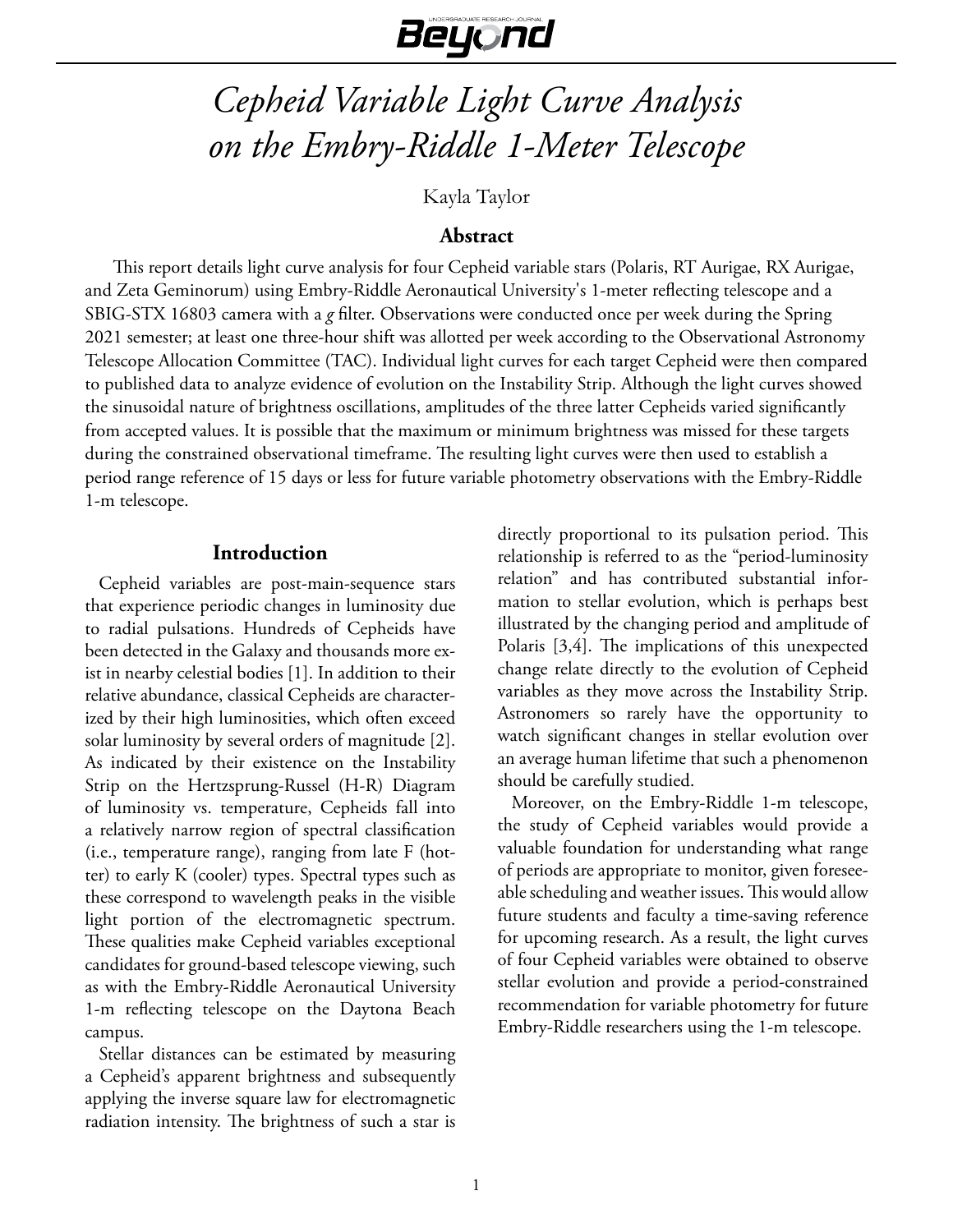# **Methods**

This research required the operation of the Embry-Riddle 1-m reflecting telescope and SBIG-STX 16803 camera with the *g* filter over the Spring 2021 semester, extending from January 20-May 4. The Embry-Riddle Daytona Beach Spring 2021 academic calendar established this date range, and the telescope allocation committee (TAC), supervised by Dr. Ted von Hippel, ensured that each of the 13 observing researchers was allotted at least one three-hour shift every week in the semester.

Given these observing constraints, there were at least three potentially observable pulsation cycles (i.e., maximum brightness back to maximum brightness) for each Cepheid target. As shown in Table 1, the selected Cepheids were identified as late F to early G spectral types with temperatures ranging from 5,500-7,500 K and magnitudes ranging from 1.86-8.00. These apparent magnitudes were well above the limiting magnitude of about 16-17 for the Embry-Riddle 1-m telescope, and the wavelength peaks all corresponded to visible light wavelengths of 400-500 nm according to Wein's Law. Amplitudes of pulsation have been shown to be larger in *V* filters, so Embry-Riddle's *g* filter (between *B* and *V*) sufficed for the purposes of this study [5]. Moreover, these targets were intentionally picked so that observations could be made between 7pm-12am during the constrained observing timeframe.

From empirically derived data of Polaris, a 0.2 s exposure yielded a central pixel photon count of approximately 47,000 and a signal-to-noise ratio (SNR) of about 216; the overall SNR for the photometry from each epoch was much greater considering the strong signal in many other surrounding pixels. This resulted in an amplitude uncertainty of about 5 mmag for the central pixel, which was excellent overall for larger amplitudes

observed with the *g* filter [5]. Limitations such as scintillation were expected to produce only a 0.5%- 1.0% scatter for targets with shorter exposure times (i.e., Polaris). Scaling this SNR to the other chosen Cepheids, the maximum required exposure time was approximately 55 s for RX Aurigae, which is 6 magnitudes fainter than Polaris. At least five exposures were taken for each Cepheid variable, ranging from 0.2-55 s based on apparent magnitude. The three-hour observing window usually provided ample time for exposures. Polaris was specifically chosen among the Cepheid targets for its relatively short period, brightness (and subsequent short exposure time), and nearly stationary location in the sky. As such, there were high expectations that the data collected would be adequate for comparison with past observations of Polaris' changing period and amplitude.

Once observations were collected, each light frame was reduced by bias subtraction and flat division in the *g* filter. Dark current was negligible given the short exposure times of the Cepheid targets. Reduction was followed by photometry analysis in AstroImageJ; individual manual alignment (i.e., the "single-step mode") was especially critical for the analysis of Polaris which lacked calibration stars in every light frame. Although the three other Cepheid targets had at least one calibration star in the field, initiating alignment altogether was difficult in AstroImageJ because of a recurring centroid error. Individual alignment avoided this issue.

# **Results**

The results of these observations can be found in Figures 1-4, corresponding to Polaris, RT Auriage, RX Aurigae, and Zeta Geminorum, respectively. In each figure, although a sinusoidal shape appears evident in the phase folding, most amplitudes of oscillation differ significantly from accepted values. According to AstroImageJ, the Poisson uncertainty

Table 1: Target Cepheid Variables

| Star Name      | Constellation | $Max m_v$ | Min $m_v$ | P [days] | Spectral Type |
|----------------|---------------|-----------|-----------|----------|---------------|
| Polaris        | Ursa Minor    | 1.86      | 2.13      | 3.97     | F8            |
| RT Aurigae     | Aurigae       | 5.00      | 5.82      | 3.73     |               |
| RX Aurigae     | Aurigae       | 7.30      | 8.00      | 11.62    | F8            |
| Zeta Geminorum | Gemini        | 3.62      | 4.18      | 10.15    | G0            |

Note.  $m_v$  = apparent magnitude. P = pulsation period. Spectral type classifications are indicative of a star's surface temperature.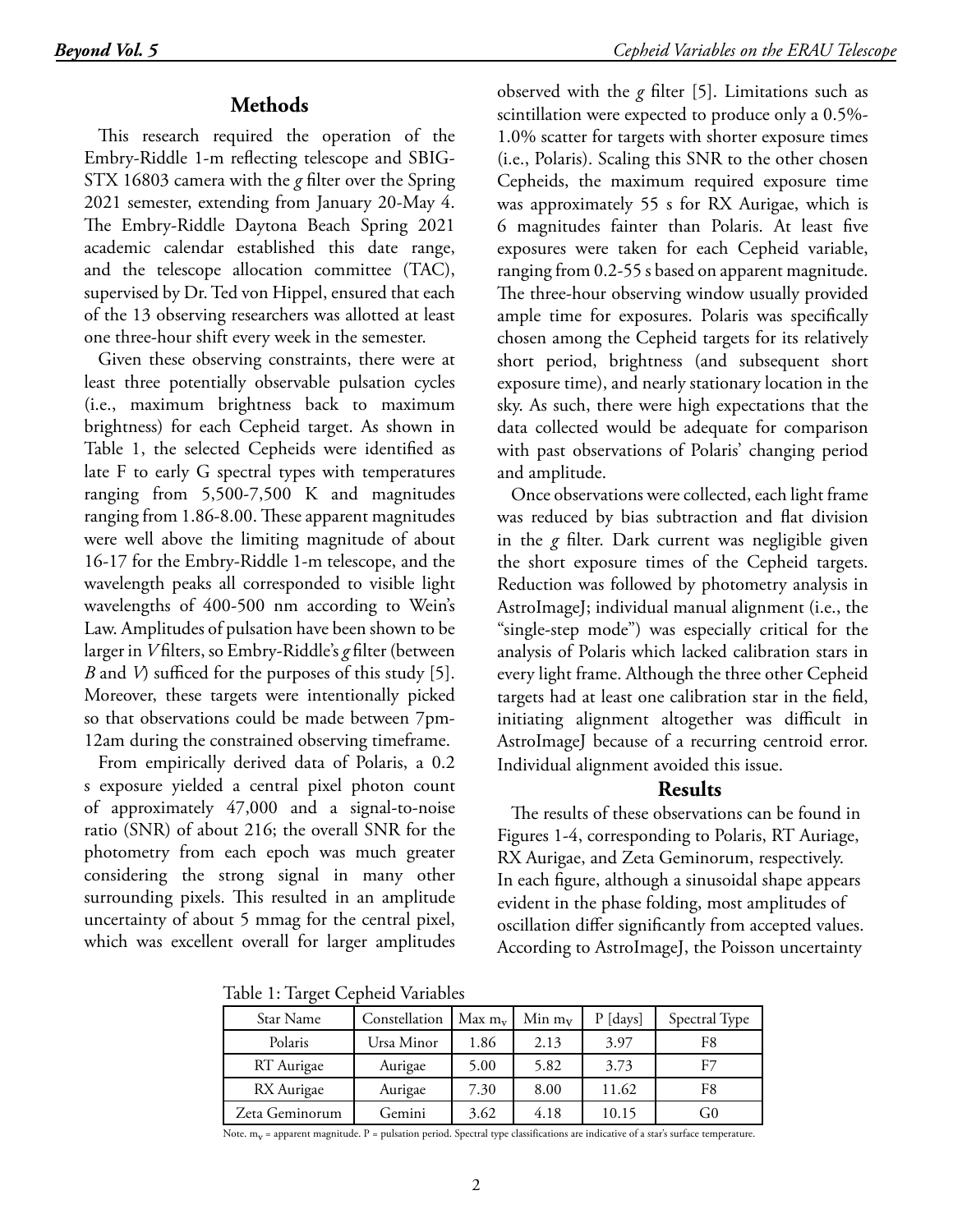was well below 1% for all observations, rarely indicating noise above 0.2%, as expected.

#### *Polaris*

The maximum instrumental magnitude recorded for Polaris was approximately -4.26, and the minimum magnitude was -4.67. The change in magnitude during its observed pulsation was thus 0.41. Notice if the potential outlier with instrumental mag = -4.26 is removed, the amplitude seems to be in agreement with a change in magnitude of 0.23. No change in amplitude was observed during the study.



Figure 1: Phase-folded diagram of instrumental magnitude for Polaris. Notice if the potential outlier with instrumental mag = -4.26 is removed, the amplitude seems to be in agreement with a change in magnitude of 0.23.

#### *RT Aurigae*

The maximum instrumental magnitude recorded for RT Aurigae was approximately -2.39, and the minimum magnitude was -2.55. The change in magnitude during its observed pulsation was thus 0.16.



Figure 2: Phase-folded diagram of instrumental magnitude for RT Aurigae. The change in magnitude appears to be just under 0.16 , suggesting that the maximum or minimum of the light curve was missed during observations.

#### *RX Aurigae*

The maximum instrumental magnitude recorded for RX Aurigae was approximately -0.77, and the minimum magnitude was -0.87. The change in magnitude during its observed pulsation was thus 0.10.



Figure 3: Phase-folded diagram of instrumental magnitude for RX Aurigae. The change in magnitude appears to be 0.10 mag.

# *Zeta Geminorum*

The maximum instrumental magnitude recorded for Zeta Geminorum was approximately -1.63, and the minimum magnitude was -1.88. The change in magnitude during its observed pulsation was thus 0.25.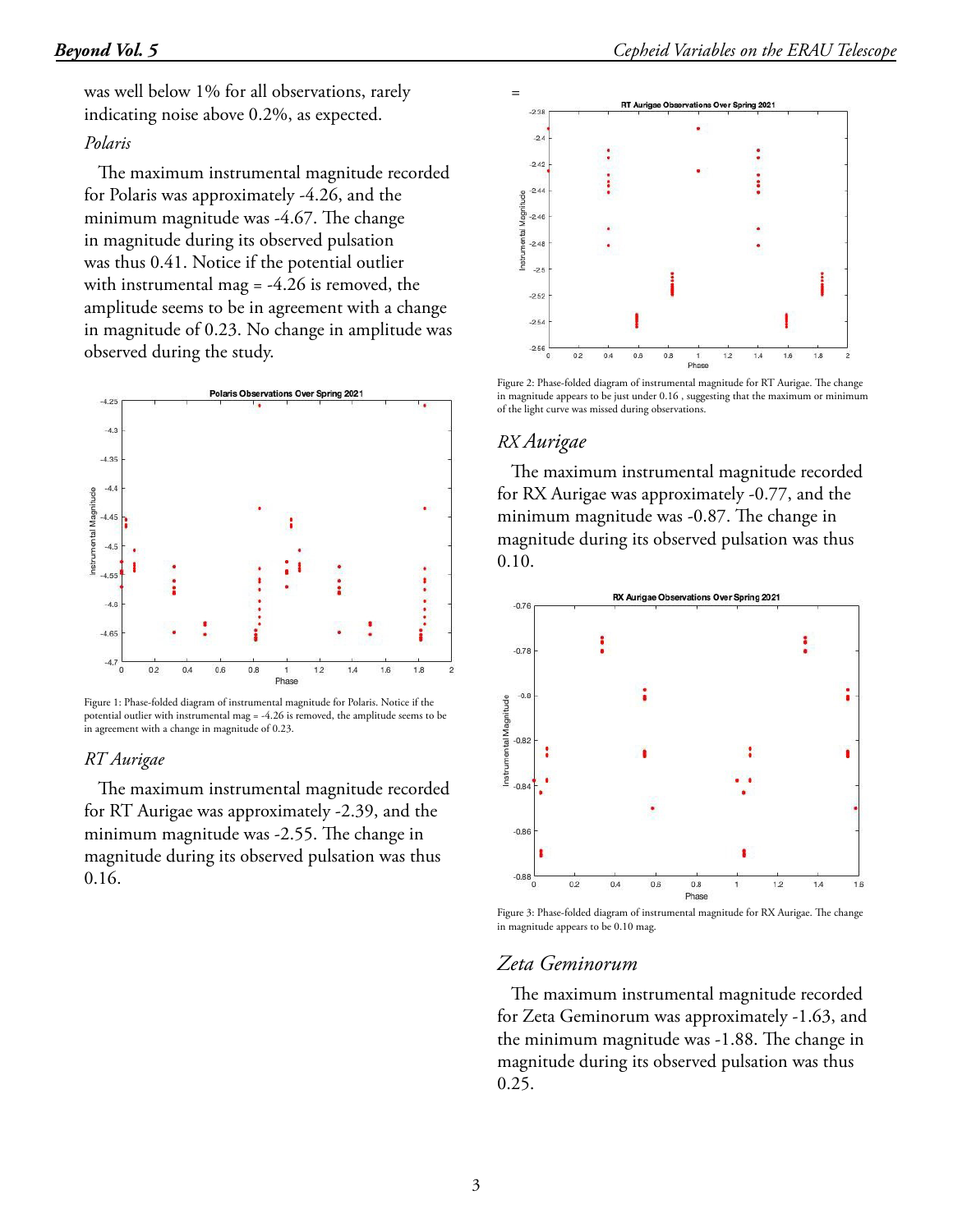evidence.

*RX Aurigae*



Figure 4: Phase-folded diagram of instrumental magnitude for Zeta Geminorum. Of the four target Cepheids, Zeta Geminorum received the fewest observations because it would often set once observations were complete for the other three targets. The change in magnitude appears to be 0.25 mag.

#### **Discussion**

#### *Polaris*

Shutter inconsistencies due to short exposure times and atmospheric variations would have only posed uncertainty concerns for Polaris, as it had no comparison stars in the field. Future observations of Polaris should ensure that results from researcher calibration projects of shutter non-linearity are made available to evaluate uncertainty.

Additional observations are required to more firmly identify if the amplitude of oscillation for Polaris is changing; some studies have clearly identified a change in peak amplitude over four years of observations from 2003 to 2007 [4], but that amount of time is far outside the capabilities of most Embry-Riddle researchers observing on the 1-m telescope.

#### *RT Aurigae*

Although Polaris was chosen as the main target of this research in terms of its changing period and amplitude, evidence suggests that the period of RT Aurigae is also changing [6]. The cause of this increase may be due to the presence of a binary companion rather than evolution on the Instability Strip. Analyzing fluctuations in pulsation period for Cepheids in multi-star systems may be more feasible as a project topic for an Embry-Riddle researcher rather than observing possible evolution on the Instability Strip; studying stellar evolution may take decades of observations for clear

review, it sets the stage for yet another interesting project topic with perhaps a more viable goal than observing stellar evolution on the 1-m telescope at Embry-Riddle [7]. *Zeta Geminorum* Literature on the variable nature of Zeta Geminorum is scarce; most peer-reviewed research seems to focus on the characteristics of the star itself rather than changes in period or amplitude [8]. Amateur astronomers from the Society of Popular Astronomy, however, seem to agree that Zeta Geminorum has a period of slightly more than 10 days and has a change in magnitude of about 0.56 [9]. Still, these observations on the Embry-Riddle 1-m telescope do not match previous findings. In addition, Zeta Geminorum received the least amount of observing time throughout this project. Zeta Geminorum would usually set after observations of Polaris, RT

The phase-folded light curve for RX Aurigae provides the most solid evidence of sinusoidal variation in brightness; however, the amplitude of oscillation does not clearly show that maximum brightness should be nearly 10 times brighter than minimum brightness (see Table 1 for magnitudes and recall that magnitudes are on a logarithmic scale). Similar to RT Aurigae, variations in the pulsation period are thought to be the result of a binary companion [7]. While verification of the binary nature of the system is still under

Aurigae, and RX Aurigae were complete, especially during the four final shifts with pointing issues (see Table 2).